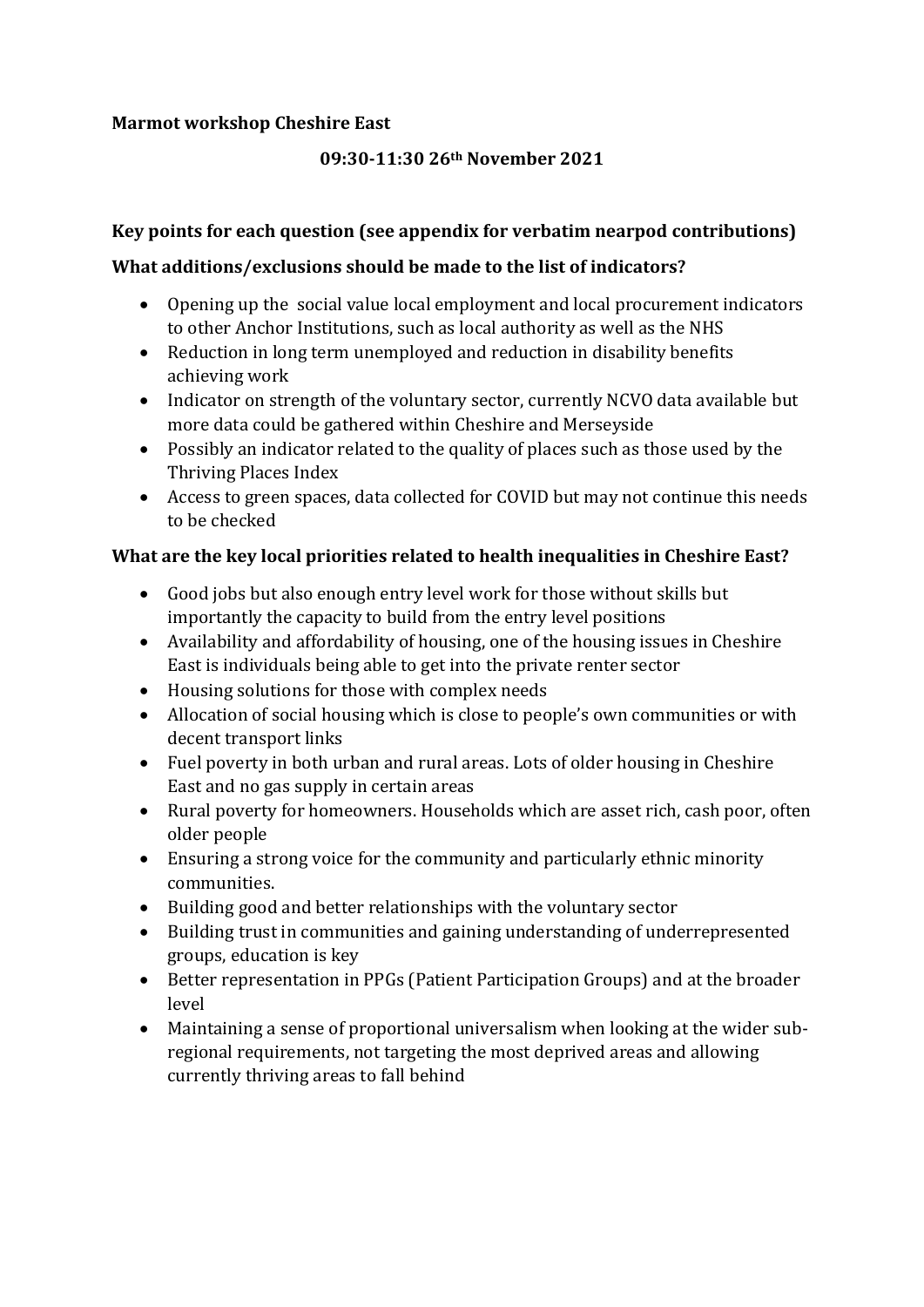## **What actions are working to reduce health inequalities in Cheshire East? What should we be doing more of?**

- Social value work which is enabling communities to help themselves in ways in which they may have not been able to do before.
- The tartan rug is, whilst not perfect, a good piece of work and a very helpful starting point to understanding Cheshire East, but better local and hyper-local data would be beneficial
- Building connections across sectors, business and industry, voluntary and community, social enterprise, and public sector. The Cheshire East social action partnership working well here. Keeping these partnerships going for the long term.
- The Portage home visiting scheme from the pre-school learning alliance was cheap and effective in preparing under-5s for school
- Increasing lifeskills of children and young people in schools and inspiring career aspirations of young people
- Learning good and best practice from the successes of other areas
- Dealing with key root issues to stop the same children and families repeatedly returning to services
- Where things work well it tends to be on the initiative of one or two interested individuals who drive things forward, the challenge is finding those people to work in underserved areas
- Finding and supporting the underserved communities
- Move away from short term interventions to long term sustained approaches such as the increasing equalities commission which will publish a 5 to 10-year plan, in Crewe in the summer of next year. However, with this targeted approach it is important that the green squares on the tartan rug remain green and do not fall behind

## **Nearpod Contributions**

# **What additions/exclusions should be made to the list of indicators?**

- LAs can provide a wealth of Social Value data
- Important to acknowledge that although as a whole Place Cheshire East may be performing well, there are communities facing significant inequalities in our urban and rural areas. That is where our focus needs to be.
- Indicators of place quality access to greenspace (https://www.fieldsintrust.org/green-space-index), housing quality, overcrowding etc. Some ideas and examples here: https://www.thrivingplacesindex.org/docs/TPI\_2021\_Indicator\_List.pdf

## **What are the key local priorities related to health inequalities in Cheshire East?**

• ensuring that our BAME/Minority community is understood in relation to inequalities and what their experiences of services are and how we can improve this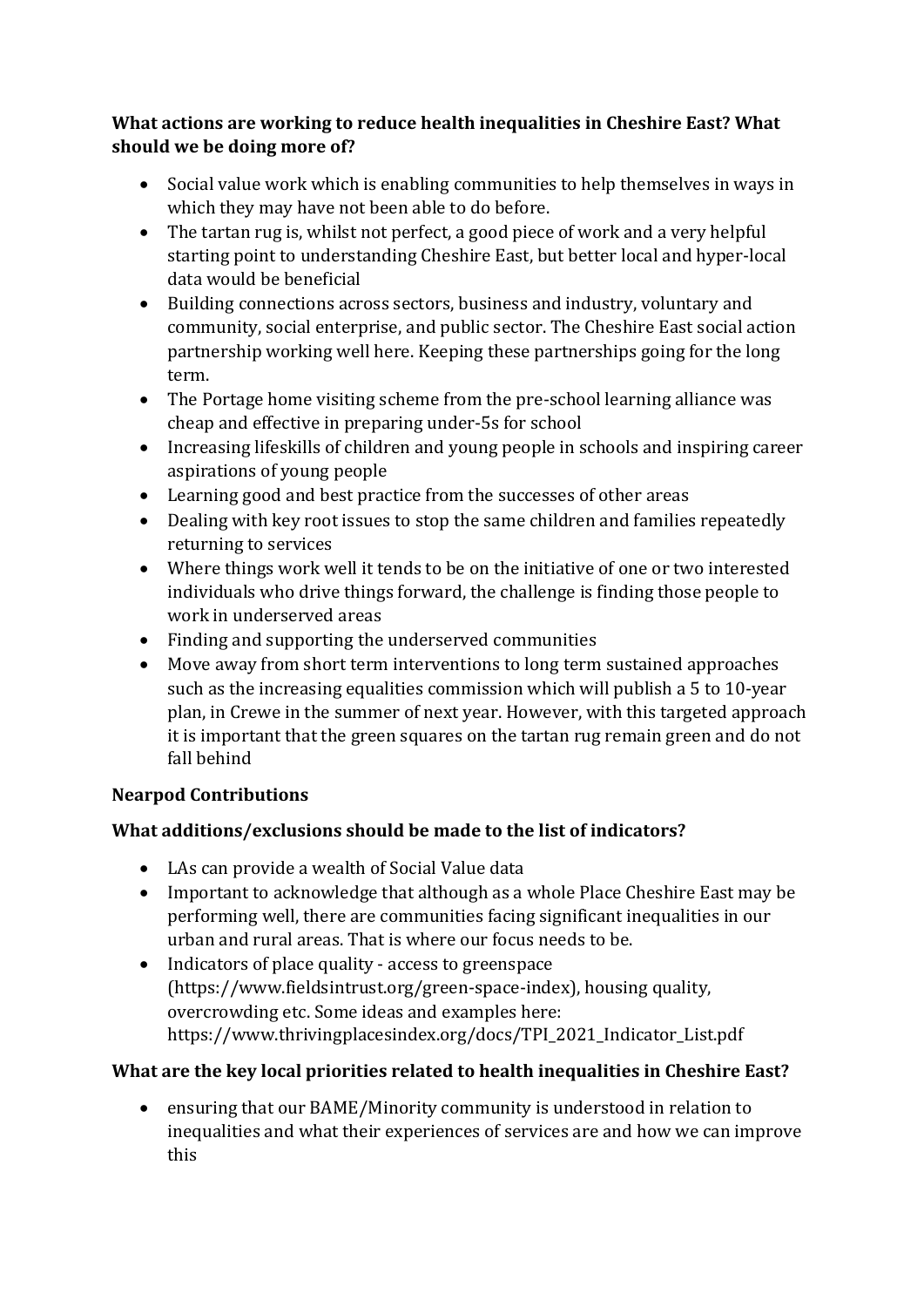- Re indicators and how the role of the CVS is recognised in a previous commissioning organisation, we set ourselves the goal of increasing our spend with local voluntary sector groups.
- Tackling poor mental health
- Ensuring that there is a strong voice of the community in discussions. This is being looked at through the Increasing Equalities commission.
- Correlation between health inequalities and lower physical activity levels. Increase those levels - access to parks, greenspaces, promotion of physical activity at school and at home, advice in early years about benefits of physical activity.
- Focussing on the geographic areas where the concentrations of health inequalities are high and working across organisations and with partners to take a holistic approach to making a difference in those areas.
- There are a number of priorities that have been included within our Social Value Framework (including spend with the VCFSE sector)
- A governance infrastructure for more specific and localised areas, even to ward level. Very difficult to implement solutions and interventions in a borough wide forum. Co-ordination of support, information and knowledge to help the community engage
- In terms of VCFSEs its also about strategically engaging the sector which is close to communities and understands local needs to influence policy, strategy and service design - and underpinning this developing VCFSE sustainability/ quality/ impact
- Reducing gap in attainment facing children accessing free school meals.
- Addressing lifestyle behaviours such as physical inactivity excess weight and smoking
- Across a Cheshire & Merseyside ICS, how when tackling inequalities in health, will we guarantee an important focus on the Cheshire East Place?
- Using the data and insight to inform comms and behavioural change tactics. What's the public role in reducing HIs? Community resourcefulness is key.
- Building social capital by increasing the scope/scale of the voluntary sector and volunteering
- NHS funding into YP Mental health is quite high at the moment, which is really positive
- There is an increasing amount of investment in VCFSE organisations. For children and young people in particular in mental health. The local Integrated Care Partnership also has representation here at board level from the Social Action Partnership.
- We have a strong Community Development team in Cheshire East (which is a strength/asset) Our Connected Communities strategy has identified a number of local priorities
- Cheshire East Connected Communities Strategy [https://www.cheshireeast.gov.uk/council\\_and\\_democracy/council\\_information/](https://www.cheshireeast.gov.uk/council_and_democracy/council_information/consultations/connected-communities-strategy-engagement.aspx) [consultations/connected-communities-strategy-engagement.aspx](https://www.cheshireeast.gov.uk/council_and_democracy/council_information/consultations/connected-communities-strategy-engagement.aspx)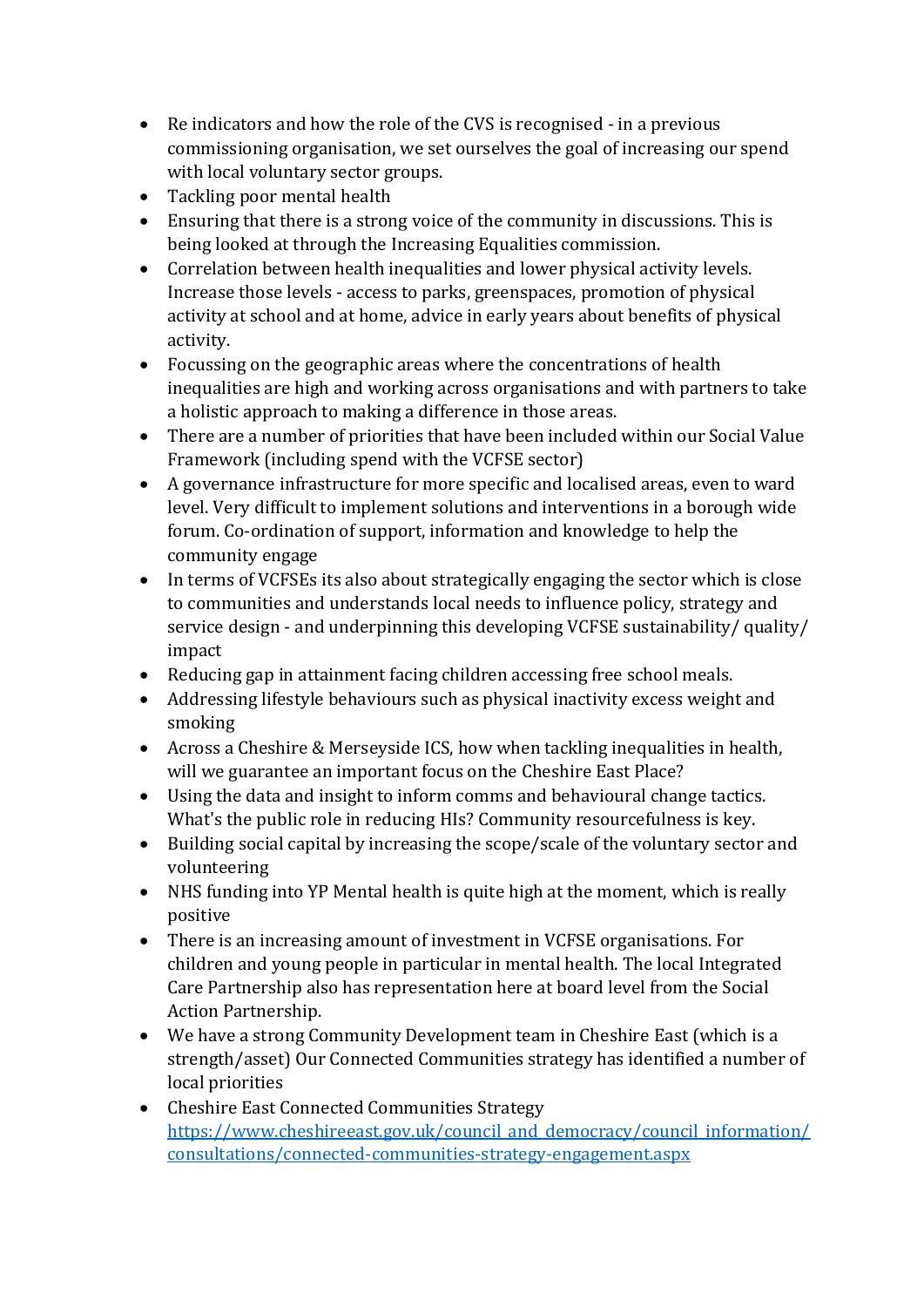## **What actions are working to reduce health inequalities in Cheshire East? What should we be doing more of?**

- Our 'Increasing Equality Commission' is co-ordinating work, initially focussed on Crewe, establishing base line data, experiences of residents, key issues locally, opportunities to make a difference, joining up infrastructure projects, interventions.
- We have been working hard over the past 2 years + to embed and maximise social value in Cheshire East. This has grown into developing CEC as an Anchor. This has been a massive journey, but we still have a long way to go.
- The Commission will be publishing a Strategy next year.
- Each Care Community is focussing on the prevalent health issues in their area and great work going on across the Partnership across each of the priority workstreams and enablers.
- We do have a community JSNA that is building some community data to support the JSNA
- We are building connections across sectors (Social Value) via our Social Value Award and Cheshire East Social Action Partnership
- We are just starting a piece of work looking at healthy ageing and reducing inequalities in rural areas.
- Our Place Five Year Plan and Joint Health and Wellbeing Strtaegy both have reducing inequalities as central to our ambitions. So there is strategic recognition of the challenges faced and need to address these in partnership.
- With links that exist between physical inactivity & inequalities we are working with the HCP to develop a whole systems approach to PA. This has and will include further engagement and consultation with many CE based orgs to make it relevant to place
- Have an integrated lifestyle service "One You Cheshire East" which actively works to increase healthy lifestyle behaviours - this specifically targets areas of deprivation
- The Green spaces project is really exciting and should make a big difference
- The work of our People Helping People programme through the Covid pandemic has delivered community interventions to support our vulnerable communities. This has brought communities together and presents an opportunity to create resilience
- Need to do more awareness raising of how to consider potential impacts on health inequalities (good and bad) of all plans, developments, service changes etc

### **What isn't working? Do we need to stop doing anything?**

- A real focus on the first 1001 days across all partners (if not already in place)?
- We tend to lose focus and not sustain initiatives (time limited projects or shortterm funding), moving on to other things. As has been said a long term commitment is needed to really make the necessary difference.
- We are getting understandably sidetracked by structures and future form rather than function and delivery of making a difference to people's lives